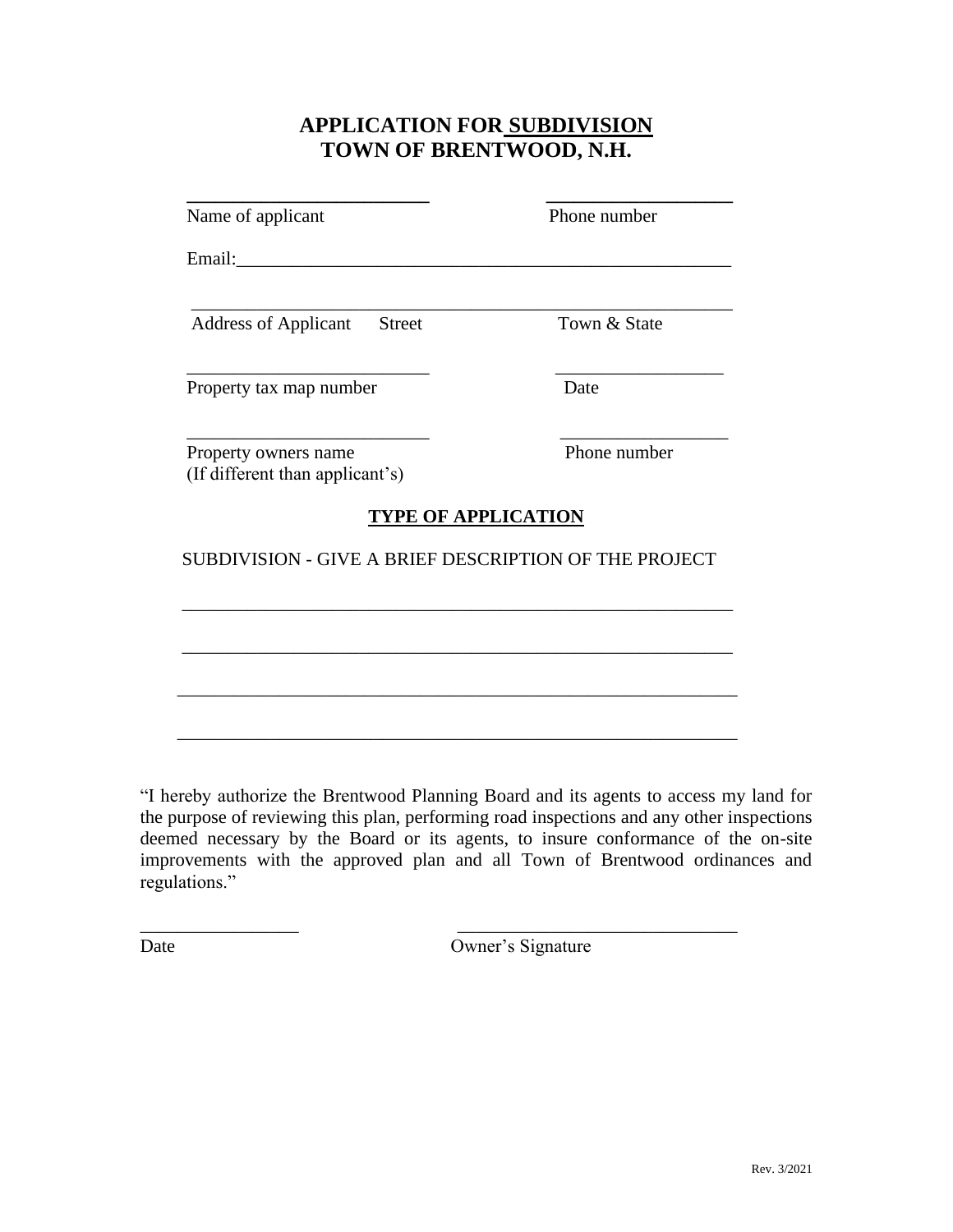| Name of Applicant | )ate |  |
|-------------------|------|--|
|                   |      |  |

Location of property\_\_\_\_\_\_\_\_\_\_\_\_\_\_\_\_\_\_\_\_\_\_\_\_\_\_\_\_\_tax map\_\_\_\_\_\_\_\_\_\_lot\_\_\_\_\_\_\_\_\_\_\_

## **SUBDIVISION APPLICATION - CHECKLIST TOWN OF BRENTWOOD**

must be paid prior to the recording of the mylar. **FEES:** The following is a partial list of fees that may be charged, when applicable, and

The following fees are to be paid upon application to the Planning Board:

- \_\_\_ \$200.00 for application and secretarial fees non-refundable
- \_\_\_ \$200.00 Professional Planner non-refundable
- Board. **MUST BE ON 1" x 2 5/8" mailing labels, in TRIPLICATE** scientist whose professional seal appears on any plat submitted to the and the name & address of every engineer, architect, land surveyor, or soil the applicant, owner of the subject property/s (if different than applicant) \_\_\_ \$ 10.00 per abutter - Cost of certified mailings to each land owner within 200 feet,
- $\frac{\$125.00}{\$}$  for legal notice
- \_\_\_ \$30.00 per lot for tax map changes
- \_\_\_ \$20.00 recording charges: plan copies, photocopies, express mail, etc.
- \_\_\_\$2,500.00 Town Engineer Review if applicable
- \_\_\_\$1,500.00 Professional Fire Protection Review if applicable

Recording Fees and Consultant Fees:

\_\_\_\_\_\_ Town Engineer

\_\_\_\_\_\_ Fire Chief

\_\_\_\_\_\_ Fire Consultant

\_\_\_\_\_\_ Town Counsel

- beyond initial application fees. \_\_\_\_\_\_ Rockingham Planning Commission, if additional time is required
- \_\_\_\_\_\_ Fax, photo copies, express mail, etc. \_\_\_\_\_\_ Any other professional consultants required by the Planning Board

considered complete. A subdivision application shall contain the following information, where applicable, to be

Letter of Intent

\_\_\_ Letter of Authorization

\_\_\_ Copy of Deed

- \_\_\_ List of Abutters and Addresses **on 1" x 2 5/8" mailing labels, in triplicate**
- **shall be labeled with their tax map references**. **subject parcel along with all abutting parcels within two hundred feet. Each parcel** \_\_\_ 7 full size and two (2) 11 x 17 copies of the plan-set **Cover sheet shall show the**

\_\_\_\_ PDF version of plan set – submitted via email or on removable electronic media.

\_\_\_\_Certification of Road Profiles by Town Consulting Engineer